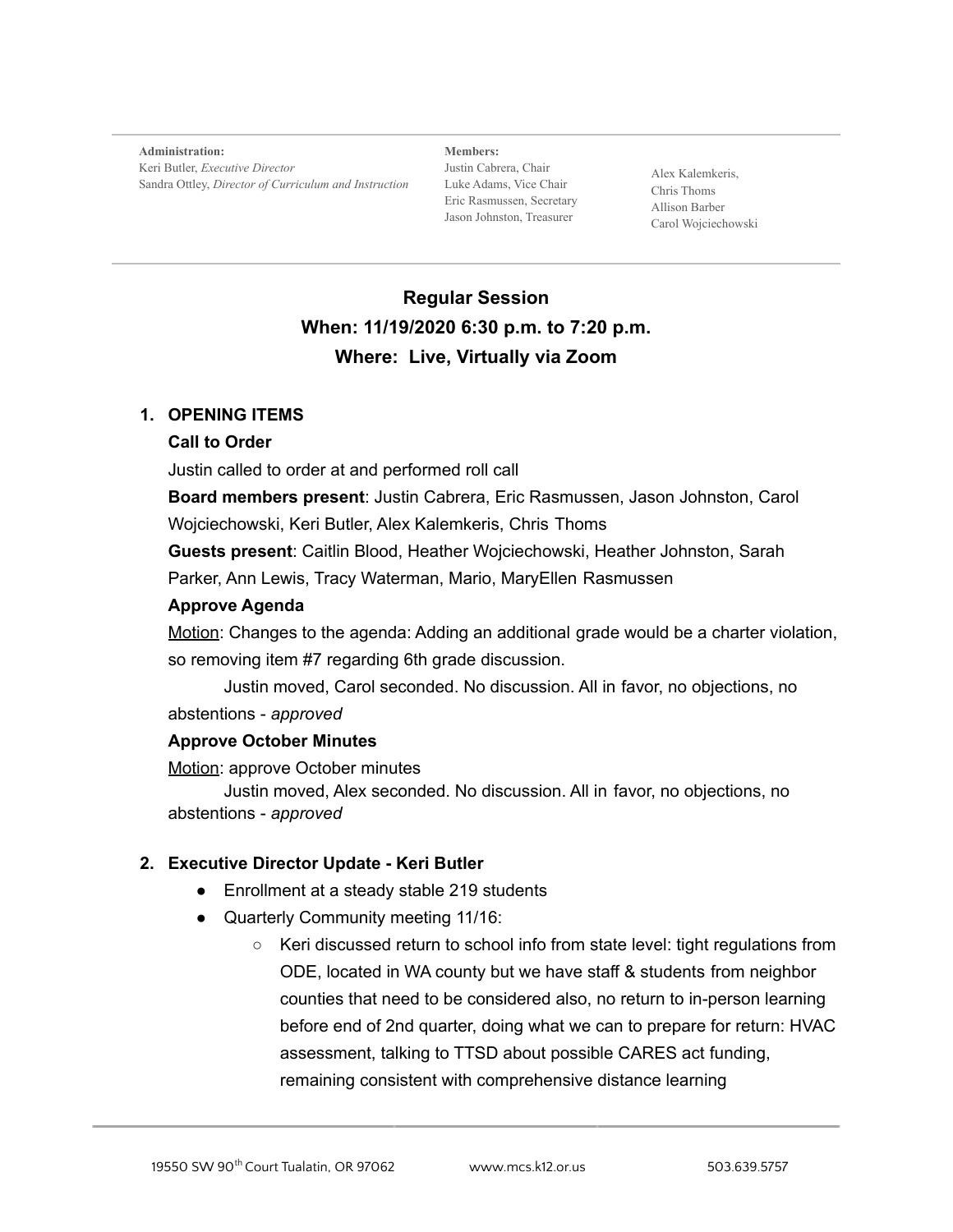- Heather Johnston discussed family stress level survey results: parent stress mirrors staff stress, how to facilitate connection between children
- Updating Core Knowledge curriculum for 3rd & 4th grades this year
- Go Guardian software: possibly will use to block YouTube from student use

## **3. PSO Update - Sarah Parker**

- Love Bites dine out went well, gave coffee cards to staff for grading day
- Online Usborne book fair in process, outdoor safe pop up sale went well
- Willamette Valley Pie Co. fundraiser orders 11/20-12/4 through PSO website, safe drive through pick up Friday 12/18 at MITCH, inviting Tualatin Tigard community, Carol will announce at the Tualatin Chamber of Commerce meeting
- Hoop House funded (thanks to final workplace match donation through Benevity)
- MITCH merchandise orders due by 11/20 at midnight
- Free Community Paint Night on Zoom 12/4 artist mom volunteered to teach, paint, brushes & canvases all provided by PSO, K-2 project & 3-5th project
- Brainstorming how to help out families in need for Thanksgiving meal/giving tree, work with Mrs. Johnston to keep info confidential, PSO just provides resources

## **4. Approve Financials - Jason Johnston**

- Staying on track
- State funds based on 240 enrollment, will need to make an adjustment soon
- Motion: approve October financials

Jason moved, Justin seconded. No discussion. All in favor, no objections, no abstentions - *approved*

# **5. Equity Update - Caitlin Blood & Heather Johnston**

- Equity statement development: continuing to develop statement word choice
	- will present current draft to group of families who expressed interest in equity work at Community Equity Visioning Workshop 12/1 focus: building a culture of inclusivity & belonging to increase family engagement
- Family Engagement committee:
	- 17 ELL students (10 kinder) already have great progress with online programming, 16 have completed assessment & several logging in regularly, goal is 2x/week for 20 minutes to align with TTSD standards, will then form Zoom groups for further work, includes rewards & prizes, already seeing improvement during class time, families very grateful
- Budget Committee: will send out income verification form to families to help gauge poverty level to better support our community, allows us to gather data